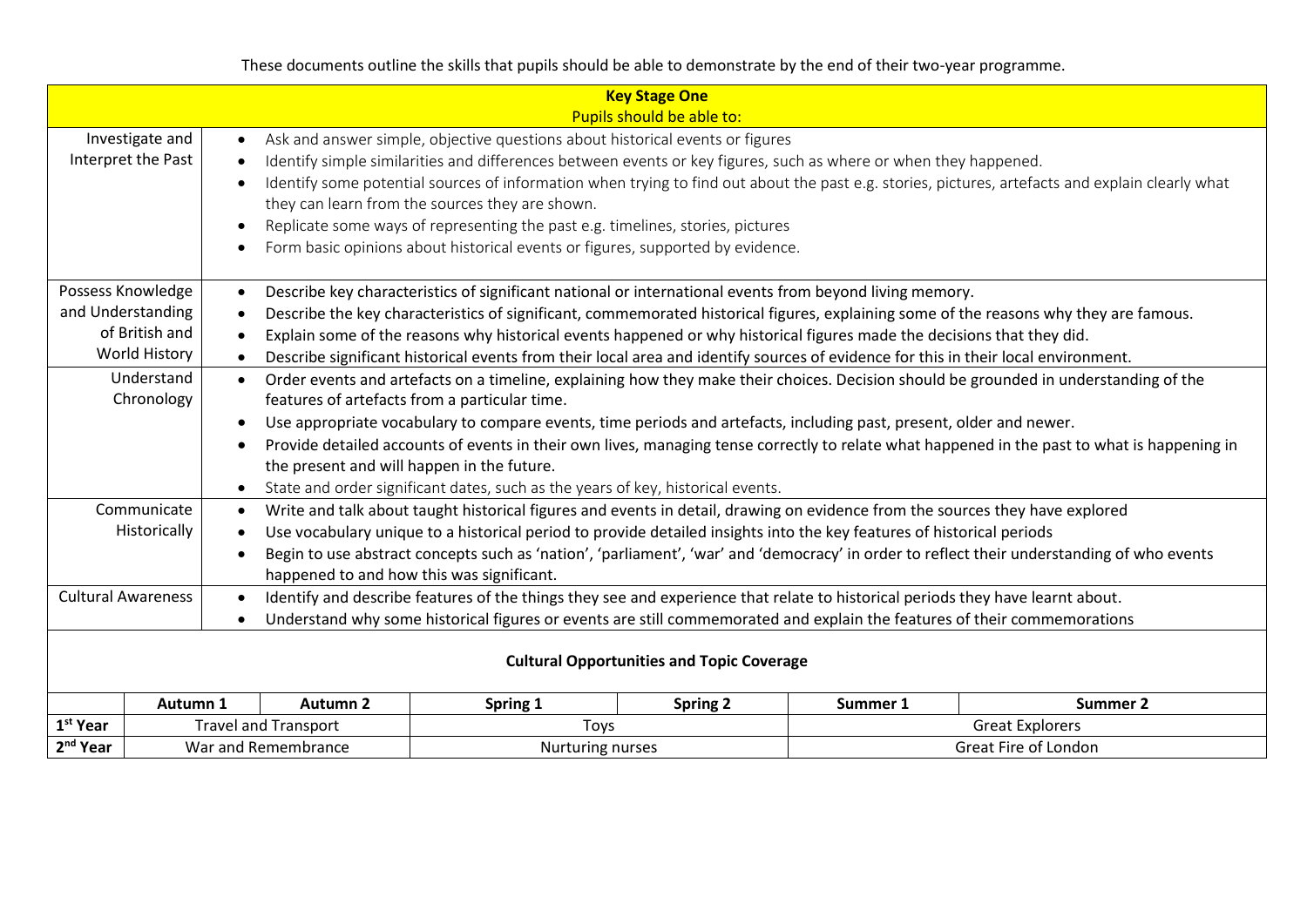|                                                                                  | These documents outline the skills that pupils should be able to demonstrate by the end of their two-year programme.                                                                                                                                                                                                                                                                                                                                                                                                                                                                                                                                                                                                                                                                                                                                                                                                                                   |
|----------------------------------------------------------------------------------|--------------------------------------------------------------------------------------------------------------------------------------------------------------------------------------------------------------------------------------------------------------------------------------------------------------------------------------------------------------------------------------------------------------------------------------------------------------------------------------------------------------------------------------------------------------------------------------------------------------------------------------------------------------------------------------------------------------------------------------------------------------------------------------------------------------------------------------------------------------------------------------------------------------------------------------------------------|
|                                                                                  | <b>Lower Key Stage Two</b>                                                                                                                                                                                                                                                                                                                                                                                                                                                                                                                                                                                                                                                                                                                                                                                                                                                                                                                             |
|                                                                                  | Pupils should be able to:                                                                                                                                                                                                                                                                                                                                                                                                                                                                                                                                                                                                                                                                                                                                                                                                                                                                                                                              |
| Investigate and<br>Interpret the Past                                            | Ask and answer more complex, subjective questions about historical events or figures<br>Identify many similarities and differences between events, figures and periods, using evidence to explain why the differences exist<br>Identify a range of potential sources of information to use when trying to find out about the past, using their knowledge of the specific period to<br>determine what kind of evidence is likely to exist.<br>Evaluate what they can learn from their self-selected sources through careful consideration of the limitations of the resource-type and reasons<br>for its creation.                                                                                                                                                                                                                                                                                                                                      |
|                                                                                  | Produce detailed representations of history, including timelines and replicas of evidence.<br>$\bullet$<br>Form balanced arguments in response to historical questions, including their own, detailed opinions about historical events or figures, supported<br>by evidence.<br>Discuss potential causes and consequences of historical events.                                                                                                                                                                                                                                                                                                                                                                                                                                                                                                                                                                                                        |
| Possess Knowledge<br>and Understanding<br>of British and<br><b>World History</b> | Describe key characteristics of a range of historical periods, making inferences about the kinds of lives people led and the beliefs underpinning<br>$\bullet$<br>their behaviour and practices.<br>Explain why some historical figures, events or periods are of British and global significance, examining the subsequent periods to determine<br>$\bullet$<br>how much of contemporary life is influenced by decisions made by those in the past.<br>Conduct detailed examination of the history of their local area, or the area surrounding their school, obtaining multiple sources of evidence to<br>find out what happened within, and beyond, living memory. Pupils should be able to explain the physical and social features of their<br>environment using explanations of preceding events.<br>Synthesise knowledge and understanding of multiple events and periods in order to provide a broad overview of British history.<br>$\bullet$ |
| Understand<br>Chronology                                                         | Order events and artefacts on a timeline, using precise dates. Pupils should be able to order dates that cross over between BC and AD.<br>$\bullet$<br>Represent change over time using appropriate vocabulary and timelines, isolating the salient details to show change trajectories.<br>$\bullet$<br>Use dates and appropriate time-vocabulary to describe events in logical ways.<br>Understand that notable historical civilisations existed at the same time as each other.<br>$\bullet$                                                                                                                                                                                                                                                                                                                                                                                                                                                        |
| Communicate<br>Historically                                                      | Write and talk about past figures and events in detail, drawing on evidence from a range of valid sources to outline and compare the beliefs<br>$\bullet$<br>and experiences of different members within historical societies.<br>Use a wide-range of topic-specific vocabulary to reflect understanding of a historical period or event<br>$\bullet$<br>Continue to show developing understanding of abstract historical vocabulary, introducing new terms, such as "era".<br>Represent their knowledge in a variety of ways, integrating scientific, literary and mathematical skill into their analyses and presentation of<br>ideas.<br>Form valid opinions about how and why historical events occurred, representing them in spoken or written debate, using a range of sources to<br>substantiate their conclusions.                                                                                                                            |
| <b>Cultural Awareness</b>                                                        | Show awareness of how the socio-cultural, ethnic and religious diversity of past societies influenced historical events and the different<br>$\bullet$<br>experiences had by different people living within the same civilisations.<br>Explain the impact historical periods and events have on present society, extending beyond physical features of our environment to explain<br>$\bullet$                                                                                                                                                                                                                                                                                                                                                                                                                                                                                                                                                         |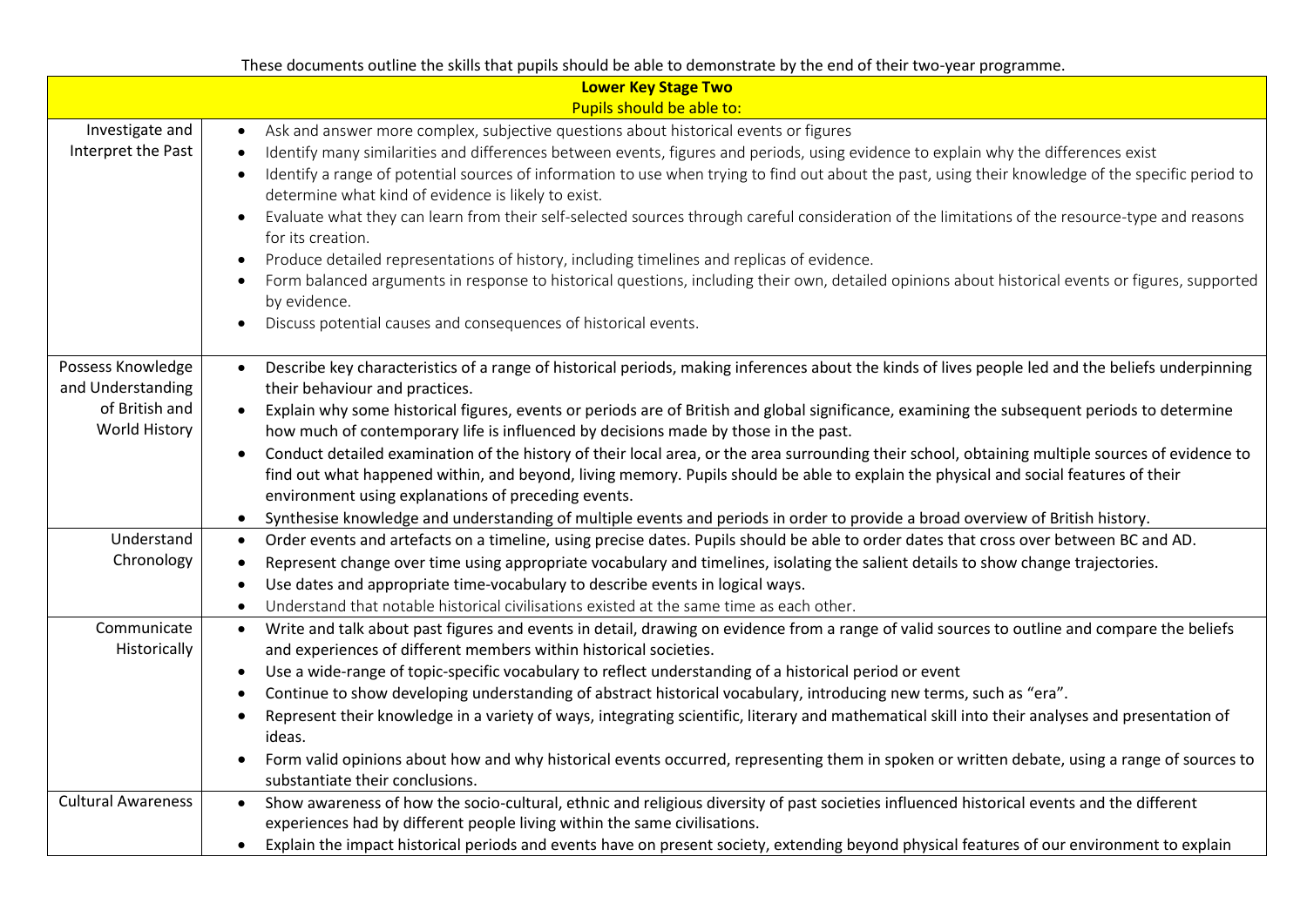|                      | These documents outline the skills that pupils should be able to demonstrate by the end of their two-year programme.                                                    |                 |                           |                 |                                   |          |  |  |
|----------------------|-------------------------------------------------------------------------------------------------------------------------------------------------------------------------|-----------------|---------------------------|-----------------|-----------------------------------|----------|--|--|
|                      | how modern practice and culture is influenced by past beliefs.                                                                                                          |                 |                           |                 |                                   |          |  |  |
|                      | Explain why we study some historical events or figures over others and form judgements about which things are most important for members<br>of modern society to study. |                 |                           |                 |                                   |          |  |  |
|                      | <b>Cultural Opportunities and Topic Coverage</b>                                                                                                                        |                 |                           |                 |                                   |          |  |  |
|                      | Autumn 1                                                                                                                                                                | <b>Autumn 2</b> | Spring 1                  | <b>Spring 2</b> | Summer 1                          | Summer 2 |  |  |
| 1 <sup>st</sup> Year | Crime and punishment beyond 1066                                                                                                                                        |                 | Egypt                     |                 | Railways                          |          |  |  |
| 2 <sup>nd</sup> Year | Anglo Saxons and Vikings                                                                                                                                                |                 | Leisure and Entertainment |                 | <b>Ancient Mayan Civilisation</b> |          |  |  |
| 3rd Year             | Stone Age, Bronze Age, Iron Age                                                                                                                                         |                 | Riotous Royalty           |                 | <b>Ancient Greece</b>             |          |  |  |
| 4 <sup>th</sup> Year | Roman Britain                                                                                                                                                           |                 | <b>Indus Valley</b>       |                 | World War I                       |          |  |  |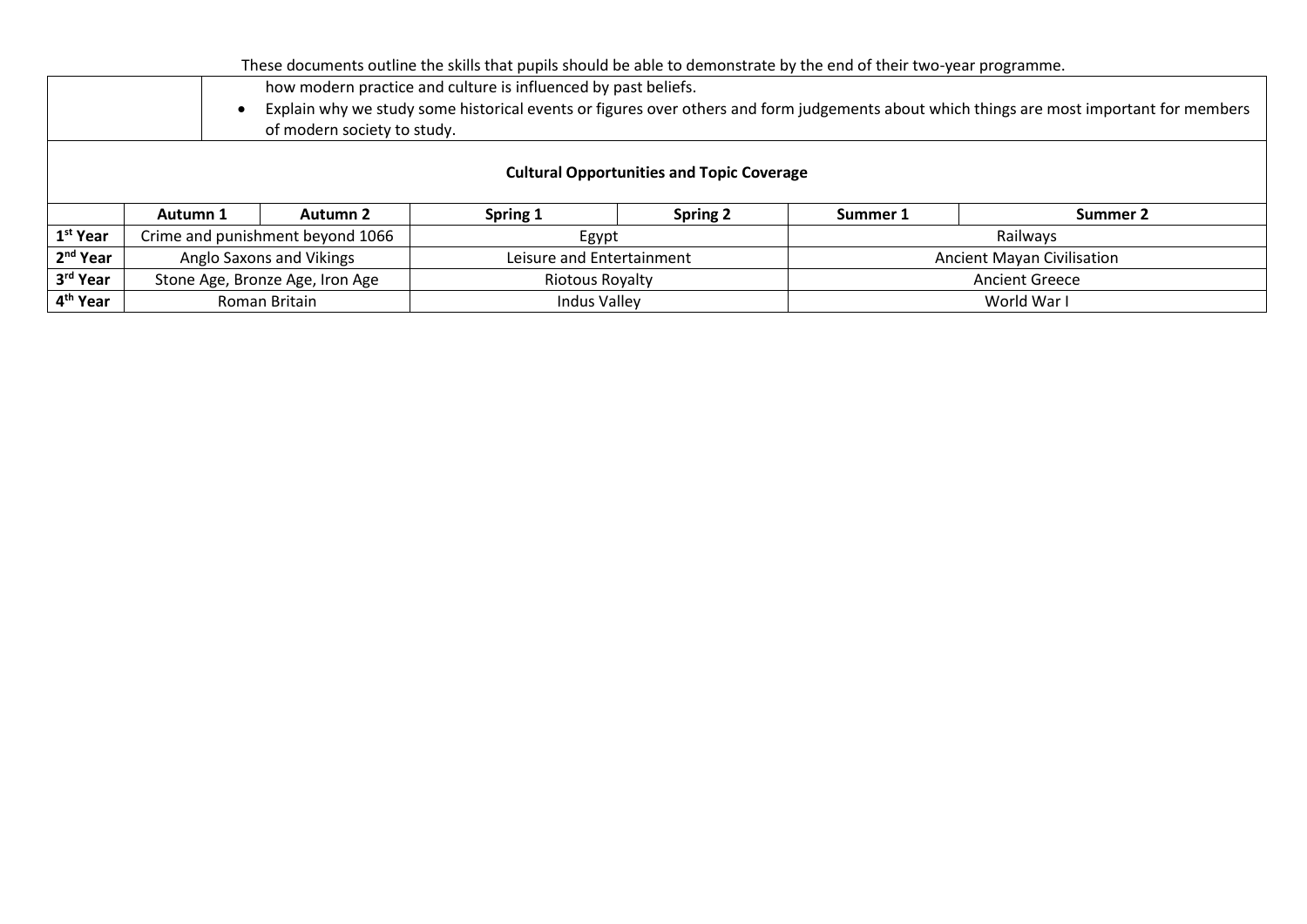|                                                                           | These documents outline the skills that pupils should be able to demonstrate by the end of their two-year programme.                                                                                                                                                                                                                                                                                                                                                                                                                                                                                                                                                                                                                                                                                                                                                                                                                                                                                                                                                                                                                                                                                                                                                                                                                                                                                                                               |
|---------------------------------------------------------------------------|----------------------------------------------------------------------------------------------------------------------------------------------------------------------------------------------------------------------------------------------------------------------------------------------------------------------------------------------------------------------------------------------------------------------------------------------------------------------------------------------------------------------------------------------------------------------------------------------------------------------------------------------------------------------------------------------------------------------------------------------------------------------------------------------------------------------------------------------------------------------------------------------------------------------------------------------------------------------------------------------------------------------------------------------------------------------------------------------------------------------------------------------------------------------------------------------------------------------------------------------------------------------------------------------------------------------------------------------------------------------------------------------------------------------------------------------------|
|                                                                           | <b>Upper Key Stage Two</b>                                                                                                                                                                                                                                                                                                                                                                                                                                                                                                                                                                                                                                                                                                                                                                                                                                                                                                                                                                                                                                                                                                                                                                                                                                                                                                                                                                                                                         |
|                                                                           | Pupils should be able to:                                                                                                                                                                                                                                                                                                                                                                                                                                                                                                                                                                                                                                                                                                                                                                                                                                                                                                                                                                                                                                                                                                                                                                                                                                                                                                                                                                                                                          |
| Investigate and<br>Interpret the Past                                     | Form and justify hypotheses about historical events, substantiated by inferences made from various sources of evidence. Identify many<br>similarities and differences between events, figures and periods, using evidence to explain why the differences exist<br>Synthesise the ideas suggested by a range of sources to form multiple conclusions about how events happened and how different people felt<br>about it.<br>Apply their knowledge of other historical periods or events to make predictions about how other civilisations might have responded to similar<br>problems or conducted similar activities.<br>Explain, in detail, the strengths and limitations of different types of evidence.<br>Analyse individual sources of evidence, using historical knowledge and comparisons with other sources to judge their validity.<br>Consider why a source might be inaccurate by evaluating the purpose and context of its creation.<br>Independently source the necessary evidence to answer historical questions.<br>Show a high level of inference skills, deducing information about the past through systematic analysis of sources.<br>Form coherent arguments in response to historical questions, integrating evidence into their discussions and employing a critical tone<br>throughout.<br>Consider how single historical events can have a number of causes and lead to many consequences for different groups of people. |
| Possess Knowledge<br>and Understanding<br>of British and<br>World History | Describe a range of historical periods in detail, explaining the relationship between people's beliefs and the events and practices that featured<br>in their civilisation.<br>Analyse why some historical figures, events or periods are of British and global significance, examining the subsequent periods to determine<br>$\bullet$<br>how much of contemporary life is influenced by decisions made by those in the past.<br>Continue to conduct increasingly detailed examination of the history of their local area, or the area surrounding their school, obtaining<br>$\bullet$<br>multiple sources of evidence to find out what happened within, and beyond, living memory. Pupils should be able to explain the physical and<br>social features of their environment using explanations of preceding events.<br>Synthesise knowledge and understanding of multiple events and periods in order to provide a detailed overview of British history, considering<br>$\bullet$<br>how different historical periods influenced or differed from each other.<br>Compare how different countries and civilisations responded to the same, or similar, events.<br>$\bullet$                                                                                                                                                                                                                                                                    |
| Understand<br>Chronology                                                  | Continue to order events and artefacts on a timeline, using precise dates. Pupils should be able to order dates that cross over between BC and<br>$\bullet$<br>AD.<br>Assess the pace of change over time, identifying which aspects of society the changes most affected (e.g. political, technological) and why they<br>$\bullet$<br>varied in extent and time.<br>Continue to use dates and appropriate time-vocabulary to describe events in comprehensive ways.<br>$\bullet$<br>Consider how changes to one aspect of civilisation (e.g. technological) influenced changes to other aspects, such as political or religious<br>$\bullet$<br>practices.                                                                                                                                                                                                                                                                                                                                                                                                                                                                                                                                                                                                                                                                                                                                                                                        |
| Communicate<br>Historically                                               | Write or verbalise comprehensive discussions about past figures and events, drawing on evidence from a range of valid sources to outline and<br>compare the beliefs and experiences of different members within historical societies. Evaluations of different evidence sources should be                                                                                                                                                                                                                                                                                                                                                                                                                                                                                                                                                                                                                                                                                                                                                                                                                                                                                                                                                                                                                                                                                                                                                          |